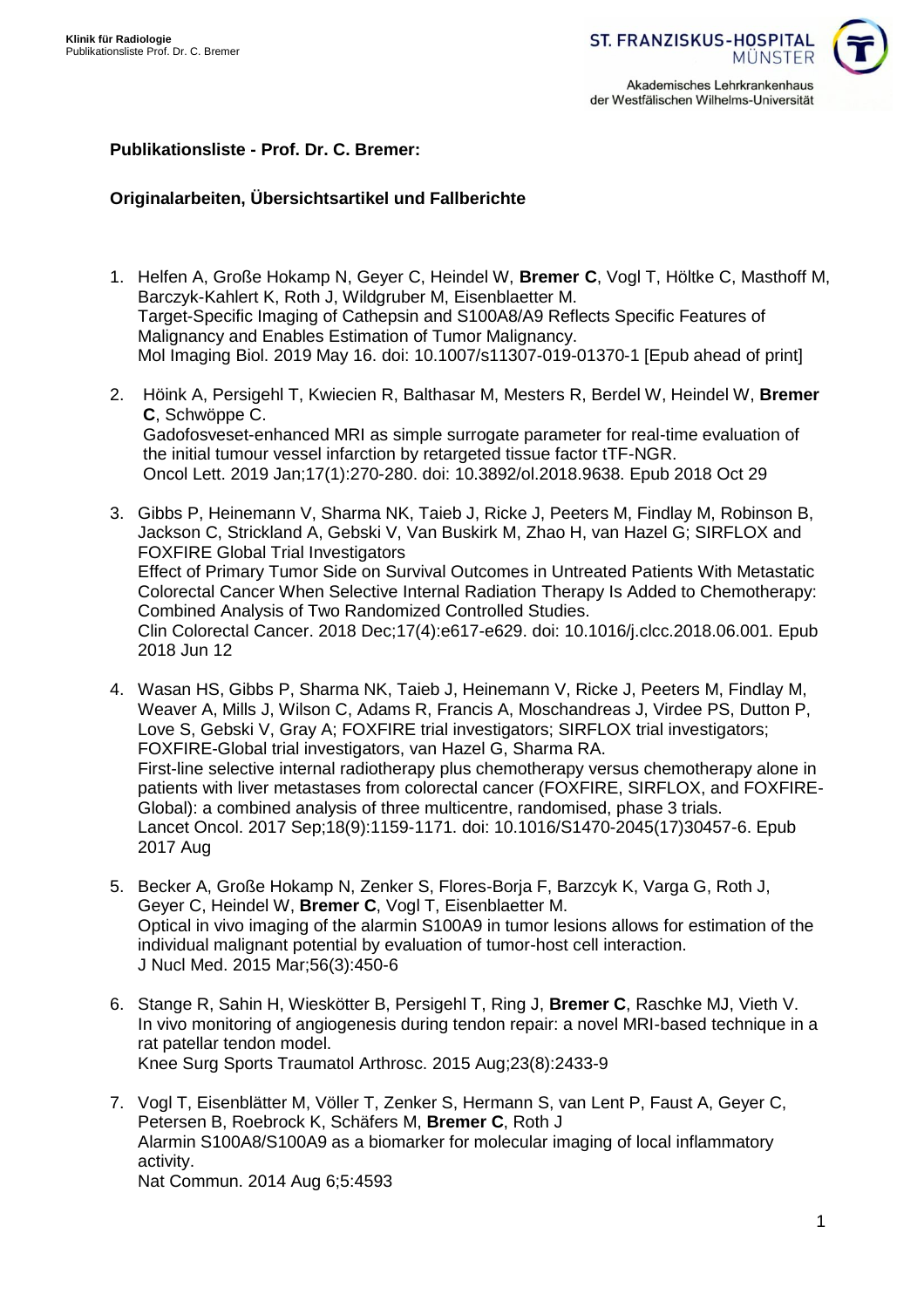

- 8. Schmidt R, Nippe N, Strobel K, Masthoff M, Reifschneider O, Castelli DD, Höltke C, Aime S, Karst U, Sunderkötter C, Bremer C, Faber C. Highly shifted proton MR imaging: cell tracking by using direct detection of paramagnetic compounds. Radiology. 2014 Sep;272(3):785-95
- 9. Alsibai W, Hahnenkamp A, Eisenblätter M, Riemann B, Schäfers M, **Bremer C**, Haufe G, Höltke C. Fluorescent non-peptidic RGD mimetics with high selectivity for αVβ3 vs αIIbβ3 integrin receptor: novel probes for in vivo optical imaging. J Med Chem. 2014 Dec 11;57(23):9971-82
- 10. Hahnenkamp A, Alsibai W, **Bremer C**, Höltke C. Optimizing the bioavailability of small molecular optical imaging probes by conjugation to an albumin affinity tag. J Control Release. 2014 Jul 28;186:32-40
- 11. Persigehl T, Ring J, **Bremer C**, Heindel W, Holtmeier R, Stypmann J, Claesener M, Hermann S, Schäfers M, Zerbst C, Schliemann C, Mesters RM, Berdel WE, Schwöppe C. Non-invasive monitoring of tumor-vessel infarction by retargeted truncated tissue factor tTF-NGR using multi-modal imaging. Angiogenesis. 2014 Jan;17(1):235-46
- 12. Persigehl T, Ring J, Budny T, Hahnenkamp A, Stoeppeler S, Schwartz LH, Spiegel HU, Heindel W, Remmele S, **Bremer C**. Vessel size imaging (VSI) by robust magnetic resonance (MR) relaxometry: MR-VSI of solid tumors in correlation with immunohistology and intravital microscopy. Mol Imaging. 2013 Oct;12(7):1-11
- 13. Hahnenkamp A, Schäfers M, **Bremer C**, Höltke C. Design and synthesis of small-molecule fluorescent photoprobes targeted to aminopeptdase N (APN/CD13) for optical imaging of angiogenesis. Bioconjug Chem. 2013 Jun 19;24(6):1027-38
- 14. Hillen J, Geyer C, Heitzmann M, Beckmann D, Krause A, Winkler I, Pavenstädt H, **Bremer C**, Pap T, Korb-Pap A. [Structural cartilage damage attracts circulating rheumatoid arthritis synovial fibroblasts into](https://www.ncbi.nlm.nih.gov/pubmed/28245866)  [affected joints.](https://www.ncbi.nlm.nih.gov/pubmed/28245866) Arthritis Res Ther. 2017 Feb 28;19(1):40. doi: 10.1186/s13075-017-1245-9
- 15. Larmann J, Frenzel T, Schmitz M, Hahnenkamp A, Demmer P, Immenschuh S, Tietge UJ, Bremer C, Theilmeier G In vivo fluorescence-mediated tomography imaging demonstrates atorvastatin-mediated reduction of lesion macrophages in ApoE-/- mice. Anesthesiology. 2013 Jul;119(1):129-41
- 16. Waschkau B, Faust A, Schäfers M, Bremer C Performance of a new fluorescence-labeled MMP inhibitor to image tumor MMP activity in vivo in comparison to an MMP-activatable probe. Contrast Media Mol Imaging. 2013 Jan-Feb;8(1):1-11
- 17. Neesse A, Hahnenkamp A, Griesmann H, Buchholz M, Hahn SA, Maghnouj A, Fendrich V, Ring J, Sipos B, Tuveson DA, **Bremer C**, Gress TM, Michl P Claudin-4-targeted optical imaging detects pancreatic cancer and ist precursor lesions GUT, 2013 Jul;62(7):1034-43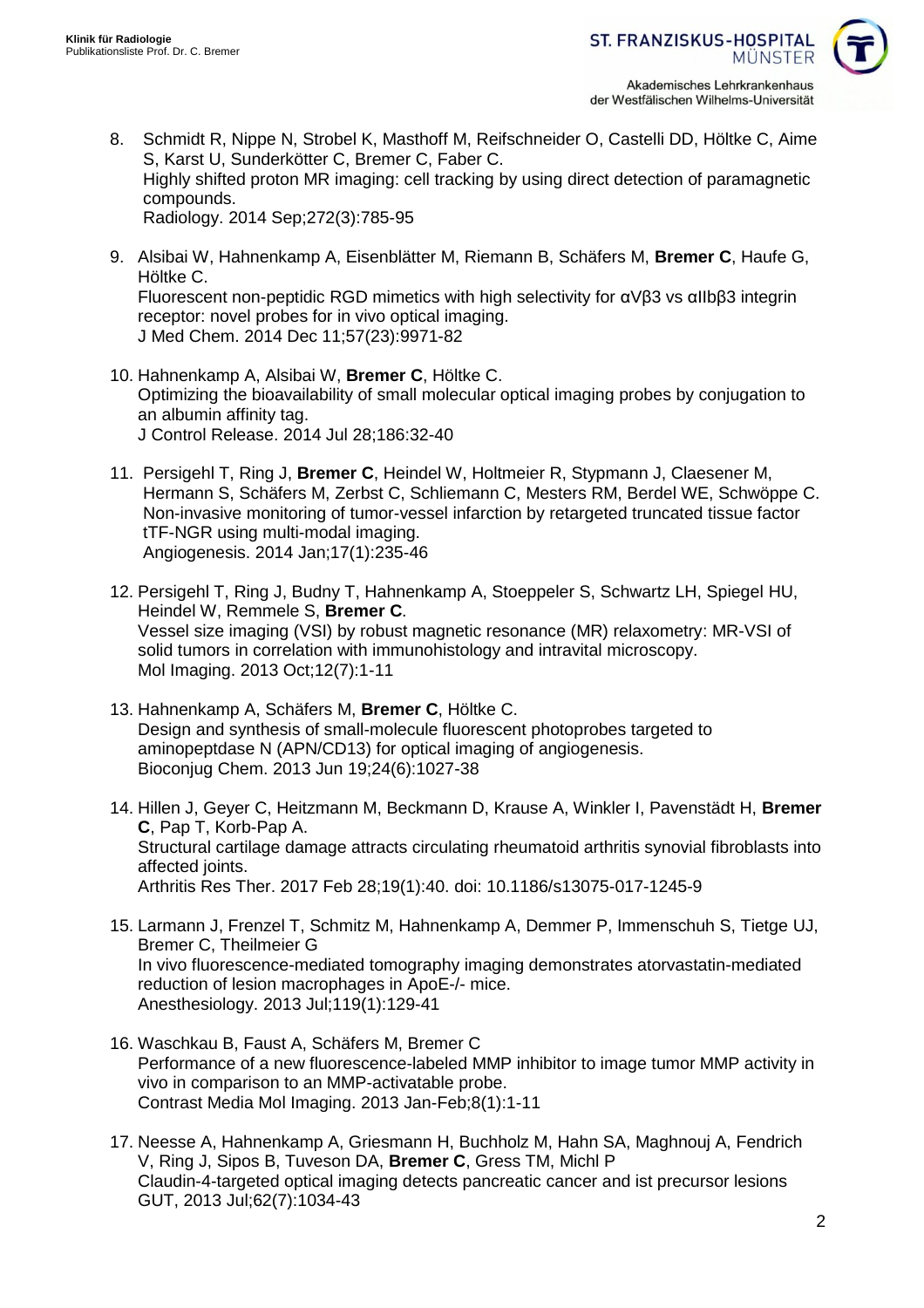

- 18. Hischemöller A, Walter C, Weiler V, Hummel H, Thepen T, Huhn M, Barth S, Hoheisel W, Köhler K, Dimova-Landen D, **Bremer C**, Haase M, Waldeck J Labeling of anti-MUC-1 binding single chain Fv fragments to surface modified upconversion nanoparticles for an in vivo molecular imaging proofof principle approach. Int J Mol Sciences, 2012;13(4):4153-67
- 19. Larmann J, Frenzel T, Schmitz M, Hahnenkamp A, Demmer P, Immenschuh S, Tietge U, **Bremer C**, Theilmeier G In Vivo Fluorescence-mediated Tomography Imaging Demonstrates Atorvastatin Mediated Reduction of Lesion Macrophages in ApoE-/- Mice. Anesthesiology. 2013 Jul; 119(1):129-41
- 20. Büther K, Compeer MG, De Mey JG, Schober O, Schäfers M, **Bremer C**, Riemann B, Höltke C. Assessment of Endothelin-A Receptor Expression in Subcutaneous and Orthotopic Thyroid Carcinoma Xenografts in Vivo Employing Optical Imaging Methods. Endocrinology. 2012 Jun;153(6):2907-18
- 21. Poellinger A, Persigehl T, Mahler M, Bahner M, Ponder SL, Diekmann F, **Bremer C**, Moesta T. Near-infrared imaging of the breast using omocianine as a fluorescent dye: results of a placebo-controlled, clinical, multicenter trial. Invest Radiol. 2011 Nov;46(11):697-704
- 22. Ring J, Persigehl T, Remmele S, Heindel W, Dahnke H, **Bremer C**. [Monitoring of Bevacizumab-Induced Antiangiogenic Treatment Effects By "Steady State"](http://www.ncbi.nlm.nih.gov/pubmed/21358548)  [Ultrasmall Superparamagnetic Iron Oxide Particles Magnetic Resonance Imaging Using](http://www.ncbi.nlm.nih.gov/pubmed/21358548)  [Robust Multiecho ΔR2\\* Relaxometry.](http://www.ncbi.nlm.nih.gov/pubmed/21358548) Invest Radiol. 2011 May;46(5):326-30
- 23. Remmele S, Ring J, Sénégas J, Heindel W, Mesters RM, **Bremer C**, Persigehl T. [Concurrent MR blood volume and vessel size estimation in tumors by robust and](http://www.ncbi.nlm.nih.gov/pubmed/21305604)  simultaneous  $\Delta R(2)$  and  $\Delta R(2)$  \* quantification. Magn Reson Med. 2011 Jul;66(1):144-53
- 24. Larmann J, Frenzel T, Hahnenkamp A, Herzog C, Lorenz A, Steinbicker AU, Calmer S, Harendza T, Schmitz M, Echtermeyer F, Hildebrand R, **Bremer C**, Theilmeier G. [In vivo fluorescence-mediated tomography for quantification of urokinase receptor](http://www.ncbi.nlm.nih.gov/pubmed/20693875)[dependent leukocyte trafficking in inflammation.](http://www.ncbi.nlm.nih.gov/pubmed/20693875) Anesthesiology. 2010 Sep;113(3):610-8
- 25. Eisenblätter M, Höltke C, Persigehl T, **Bremer C**. Optical techniques for the molecular imaging of angiogenesis. Eur J Nucl Med Mol Imaging. 2010 Aug;37 Suppl 1:S127-37. Review
- 26. Persigehl T, Wall A, Kellert J, Ring J, Remmele S, Heindel W, Dahnke H, **Bremer C**. [Tumor blood volume determination by using susceptibility-corrected DeltaR2\\* multiecho](http://www.ncbi.nlm.nih.gov/pubmed/20501715)  [MR.](http://www.ncbi.nlm.nih.gov/pubmed/20501715) Radiology. 2010 Jun;255(3):781-9
- 27. Schwöppe C, Kessler T, Persigehl T, Liersch R, Hintelmann H, Dreischalück J, Ring J, **Bremer C**, Heindel W, Mesters RM, Berdel WE Tissue-factor fusion proteins induce occlusion of tumor vessels. Thromb Res. 2010 Apr;125 Suppl 2:S143-50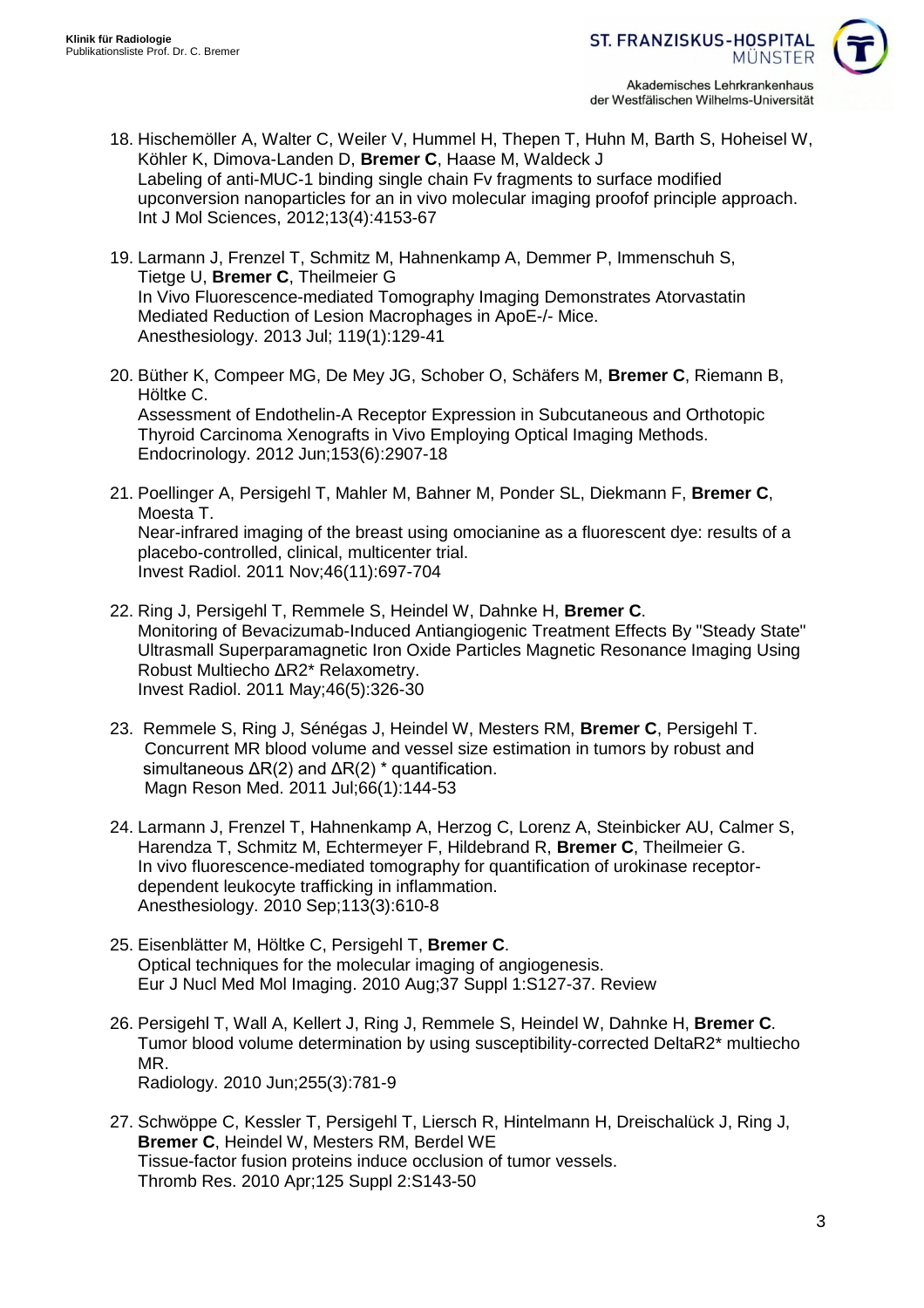

- 28. Höltke C, Faust A, Breyholz HJ, Kopka K, Schober O, Riemann B, **Bremer C**, Schäfers M, Wagner S [Non-invasive approaches to visualize the endothelin axis in vivo using state-of-the-art](http://www.ncbi.nlm.nih.gov/pubmed/20088779)  [molecular imaging modalities.](http://www.ncbi.nlm.nih.gov/pubmed/20088779) Mini Rev Med Chem. 2009 Dec;9(14):1580-95. Review
- 29. Bunck AC, Engelen MA, Schnackenburg B, Furkert J, **Bremer C**, Heindel W, Stypmann J,

Maintz D [Feasibility of functional cardiac MR imaging in mice using a clinical 3 Tesla whole body](http://www.ncbi.nlm.nih.gov/pubmed/19838122)  [scanner.](http://www.ncbi.nlm.nih.gov/pubmed/19838122)

Invest Radiol. 2009 Dec;44(12):749-56

- 30. Höltke C, Law MP, Wagner S, Kopka K, Faust A, Breyholz HJ, Schober O, **Bremer C**, Riemann B, Schäfers M [PET-compatible endothelin receptor radioligands: synthesis and first in vitro and in vivo](http://www.ncbi.nlm.nih.gov/pubmed/19766010)  [studies.](http://www.ncbi.nlm.nih.gov/pubmed/19766010) Bioorg Med Chem. 2009 Oct 15;17(20):7197-208
- 31. Eisenblätter M, Ehrchen J, Varga G, Sunderkötter C,Heindel W,Roth J, Bremer C, Wall A. In vivo optical imaging of cellular inflammatory response in granuloma formation using fluorescence-labeled macrophages. J Nucl Med. 2009 Oct;50(10):1676-82. Epub 2009 Sep 16
- 32. Faust A, Waschkau B, Waldeck J, Höltke C, Breyholz HJ, Wagner S, Kopka K, Schober O, Heindel W, Schäfers M, **Bremer C** Synthesis and Evaluation of a Novel Hydroxamate Based Fluorescent Photoprobe for Imaging of Matrix Metalloproteinases. Bioconjug Chem. 2009 May 20;20(5):904-12
- 33. Herrmann E, Tiemann A, Eltze E, Bolenz C, **Bremer C**, Perisgehl T, Hertle L, Wülfing C Endothelin-A-receptor antagonism with atrasentan exhibits limited activity on the KU-19-19 bladder cancer cell line in a mouse model. J Cancer Res Clin Oncol. 2009; 135(10):1455-62
- 34. Bieker R, Kessler T, Schwöppe C, Padro T, Perisgehl T, **Bremer C**, Dreischalück J, Kolkmeyer A, Heindel W, Mesters RM, Berdel WE Infarction of tumor vessels by NGR-peptide-directed targeting of tissue factor: experimental results and first-in-man experience. Blood. 2009 May 14;113(20):5019-27
- 35. Höltke C, Greese S, Waldeck J, Kopka K, Heindel W, Schaefers M, **Bremer C** Biodistribution of a nonpeptidic fluorescent endothelin A receptor imaging probe. Mol Imaging. 2009 Jan-Feb;8(1):27-34
- 36. Waldeck J, Häger F, Höltke C, Lanckohr C, von Wallbrunn A, Torsello G, HeindelW, Theilmeier G, Schäfers M, **Bremer C** Near infrared fluorescence imaging of atherosclerotic plaques using an alpha(v)beta(3) integrin targeted fluorochrome. J Nucl Med. 2008 Nov;49(11):1845-51
- 37. Buerke B, Allkemper T, Kugel H, **Bremer C**, Evers S, Kooijman H, Heindel W, Tombach B Qualitative and quantitative analysis of routinely postprocessed (CLEAR) CE-MRA data sets: Are SNR and CNR calculations reliable? Acad Radiol, 2008 Sep;15(9):1111-7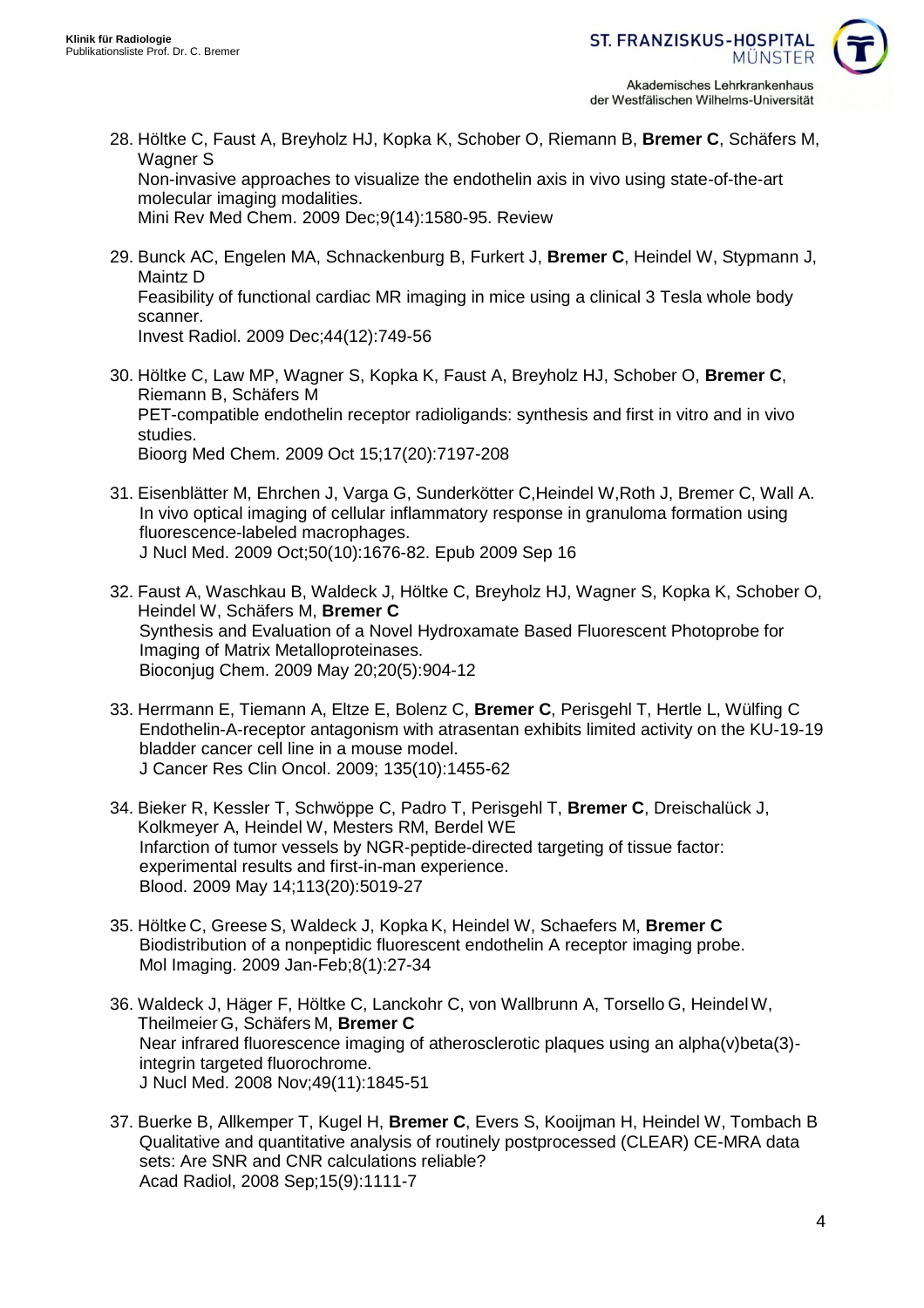der Westfälischen Wilhelms-Universität

- 38. Sutton E, Henning T, Pichler B, **Bremer C**, Daldrup-Link HE Cell Tracking with Optical Imaging. Eur Radiol. 2008 8(10):2021-32
- 39. Faust A, Waschkau B, Waldeck J, Breyholz HJ, Kopka K, HeindelW, Schäfers M, **Bremer C** Synthesis and Evaluation of a Novel Fluorescent Photoprobe for Imaging Matrix Metalloproteinases MMP-2 and MMP-9. Bioconjug Chem. 2008 May;19(5):1001-8
- 40. Von Wallbrunn A, Waldeck J, Hoeltke C, Zühlsdorf M, Heindel W, Schäfers M, **Bremer C** *In vivo* optical imaging of CD13/APN - expression in tumor xenografts. J Biomed Opt, 13(1):011007 (2008)
- 41. Wall A, Persigehl T, Hauff P, Licha K, Schirner M, Müller SA, von Wallbrunn A, Matuszewski L, **Bremer C** Differentiation of angiogenic burden in human breast cancer xenografts using a new perfusion type optical contrast agent (SIDAG). Breast Cancer Res, 10;10(2):R23 (2008)
- 42. Stelljes M, Hermann S, Albring J, Kohler G, Loffler M, Franzius C, Poremba C, Schlosser V, Volkmann S, Opitz C, **Bremer C**, Kucharzik T, Silling G, Schober O, Berdel WE, Schafers M, Kienast J. Clinical molecular imaging in intestinal graft-versus-host disease: mapping of disease activity, prediction and monitoring of treatment efficiency by positron emission tomography. Blood, 1;111(5):2909-18 (2008)
- 43. Thoennissen NH, Schliemann C, Brunnberg U, Schmidt E, Staebler A, Stegger L, **Bremer C**, Schleicher C, Mesters RM, Müller-Tidow C, Berdel WE. Chemotherapy in metastatic malignant triton tumor: report on two cases. Oncol Rep. 18(4):763-7 (2007)
- 44. Persigehl T, Matuszewski L, Kessler T, Wall A, Meier N, Ebert W, Berdel W, Heindel W, Mesters RM, **Bremer C** Prediction of anti-angiogenic treatment efficacy by iron oxide enhanced parametric MRI. Inv Radiol, 42(12):791-6 (2007)
- 45. Persigehl T, Bieker R, Matuszewski L, Wall A, Kessler T, Kooijman H, Meier N, Ebert Berdel W, Heindel W, Mesters RM, **Bremer C** Early, non-invasive monitoring of anti-angiogenic tumor treatment by USPIO enhanced MRI in mice. Radiology, 244(2):449-56 (2007)
- 46. Kuhlpeter R, Dahnke H, Matuszewski L, Perisgehl T, von Wallbrunn A, Allkemper T, Heindel W, Schaeffter T, **Bremer C** R2/R2\* mapping for sensing cell bound superparamagnetic nanoparticles. Radiology, 245(2):449-57 (2007)
- 47. Holtke C, Von Wallbrunn AV, Kopka K, Schober O, Heindel W, Schäfers M, **Bremer C** A Fluorescent Photoprobe for the Imaging of Endothelin Receptors. Bioconjug Chem, 18(3):685-94 (2007)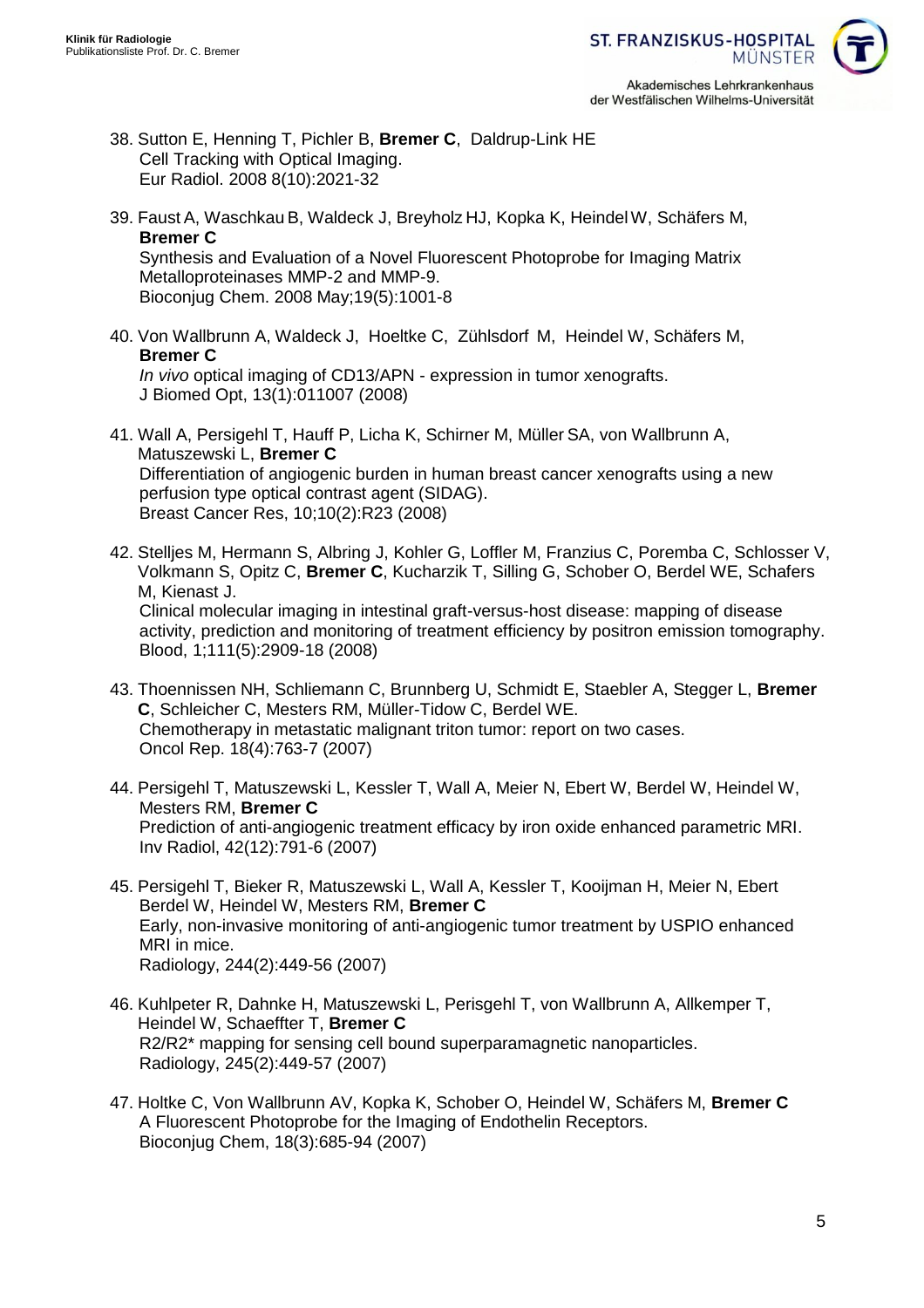

- 48. Matuszewski L, Tombach B, Heindel W, **Bremer C** Molekulare und parametrische Bildgebung mit Eisenoxiden. Radiologe, 47:34-42 (2007)
- 49. Von Wallbrunn A, Holtke C, Zuhlsdorf M, Heindel W, Schafers M, **Bremer C** In vivo imaging of integrin  $\langle \cdot | \otimes q(3) \rangle$  expression using fluorescence-mediated tomography Eur J Nucl Med Mol Imaging, 34:745-754 (2007)
- 50. Matuszewski L, Persigehl T, Wall A, Meier N, Bieker R, Kooijmann H, Tombach B, Mester R, Berdel W, Heindel W, **Bremer C** Assessment of Bone Marrow Angiogenesis in patients with Acute Myeloid Leukaemia by Contrast Enhanced MRI with clinically approved iron oxides. Radiology, 242:217-224 (2007)
- 51. Albrecht O, Serve H, Tchinda J, Büchner T, **Bremer C,** Parwaresch R, Berdel WE Acute Myeloid Leukemia presenting with a Uterus Tumor. Ann Hematol, 85:58-59 (2006)
- 52. Höltke C, Law M, Wagner S, Breyholz H-J, Kopka K, Bremer C, Schober O, Schäfers Synthesis, in vitro pharmacology and biodistribution studies of new PD 156707 derived  $ET_A$ receptor radioligands. Bioorg Med Chem, 14:1910-1917 (2006)
- 53. Kessler T, Bieker R, Padró T, Schwöppe C, Persigehl T, **Bremer C**, Kreuter M, Berdel W, Mesters R Inhibition of Tumor Growth by RGD Peptide Directed Delivery of Truncated Tissue Factor to the Tumor Vasculature. Clinc Cancer Res, 11:6317-6324 (2005)
- 54. **Bremer C**, Ntziachristos V, Weitkamp B, Theilmeier G, Heindel W, Weissleder R Optical imaging of spontaneous breast tumors using protease sensing 'smart' optical contrast agents. Invest Radiol 40(6): 321-7 (2005)
- 55. **Bremer C**, Bankert J, Filler T, Tombach B, Ebert W, Reimer P High-dose Gd-DTPA versus Gd-mesoporphyrin for postinterventional monitoring of LITTinduced tissue necrosis. JMRI, 21(6), 801-8 (2005)
- 56. Juergens KU, Reimer P, Weber TP, Tombach B, **Bremer C**, Renger B, van Aken H, Heindel W Cine and tagged magnetic resonance imaging in short-term stunned versus necrotic myocardium? Int J Cardiovasc Imaging , 21(2-3) 271-82 (2005)
- 57. Persigehl T, Heindel W, **Bremer C** MR and optical approaches to Molecular Imaging. Abdom Imaging, 30(3):342-54 (2005)
- 58. Matuszewski L, Persigehl T, Wall A, Schwindt W, Tombach B, Fobker M, Poremba C, Ebert W, Heindel W, **Bremer C** Cell Tagging with clinically approved iron oxides: Feasibility and effect of lipofection, particle size and surface coating on labeling efficiency. Radiology, 235(1): 155-61 (2005)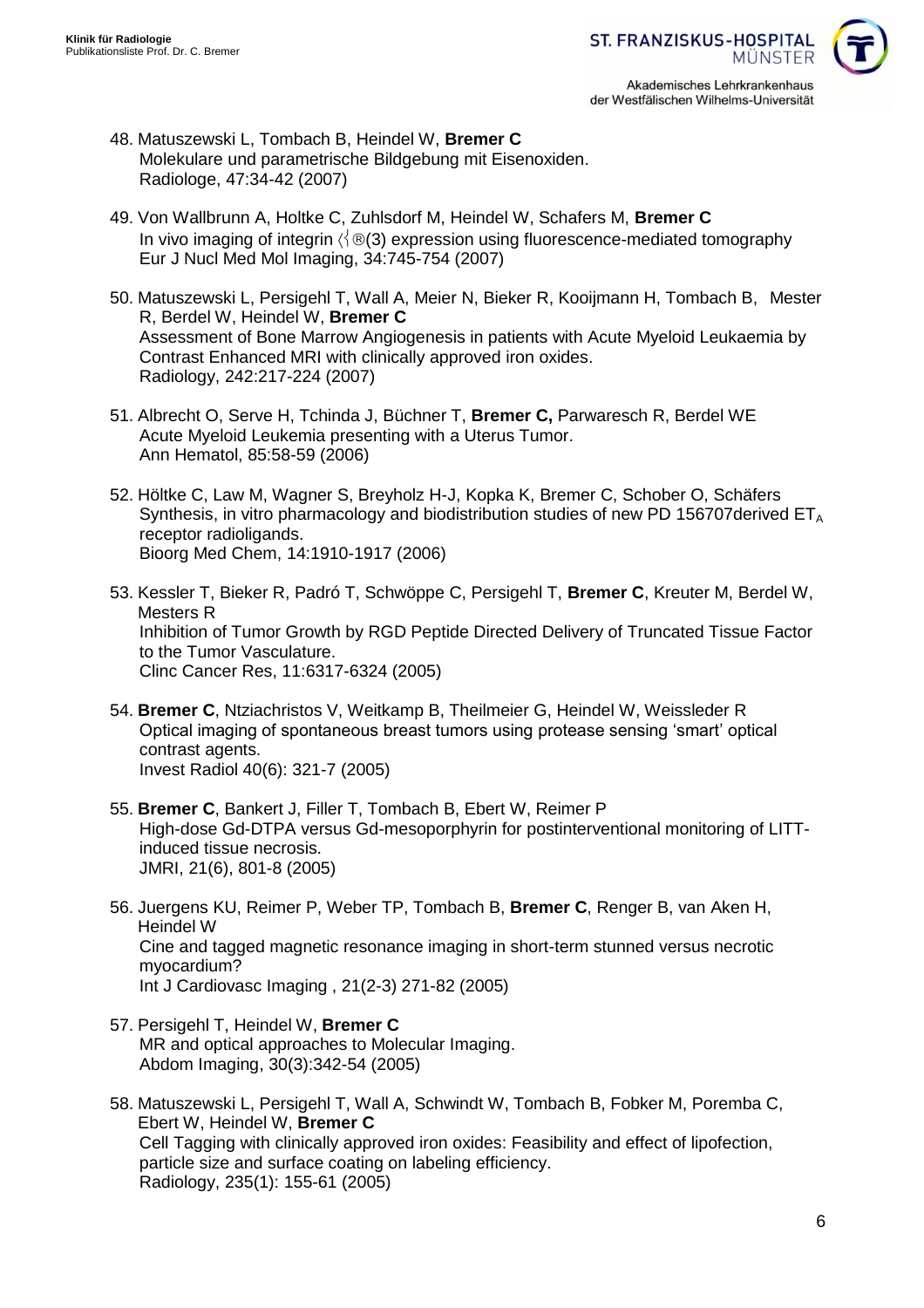

59. Tombach B, Reimer P, **Bremer C**, Allkemper T, Engelhardt M, Mahler M, Ebert W, Heindel W

First pass- and equilibrium- MRA of the aortoiliac region with a superparamagnetic iron oxide blood pool MR contrast agent (SH U 555 C): Results of a human pilot study. NMR Biomed, 2004 Nov;17(7):500-6.

- 60. Reimer P, **Bremer C**, Allkemper T, Engelhardt M, Mahler M, Ebert W, Tombach B Myocardial Perfusion and MR Angiography of Chest with SH U 555 C: Results of Placebocontrolled Clinical Phase I Study. Radiology 231(2): 474-81 (2004)
- 61. Wunderbaldinger P, Turetschek K, **Bremer C** Near-infrared fluorescence imaging of lymph nodes using a new enzyme sensing activatable macromolecular optical probe. Eur Radiol. 13(9): 2206-2211 (2003)
- 62. Kugel H, **Bremer C**, Puschel M, Fischbach R, Lenzen H, Tombach B, Van Aken H, Heindel W Hazardous situation in the MR bore: induction in ECG leads causes fire. Eur Radiol. 13(4):690-4 (2003)
- 63. **Bremer C**, Ntziachristos V, Weissleder R Optical based Molecular Imaging: Contrast agents and potential medical applications. Eur Radiol, 13(2):231-43 (2003)
- 64. Ntziachristos V, **Bremer C**, Weissleder R Fluorescence imaging with near infrared-light: new technological advances that enable invivo molecular imaging. Eur Radiol, 13(1):195-208 (2003)
- 65. **Bremer C**, Mustafa M, Bogdanov A, Ntziachristos V, Petrovsky A, Weissleder R Steady state blood volume measurements in experimental tumors differing in angiogenic burden. Radiology, 226(1):214-20 (2003)
- 66. **Bremer C**, Tung CH, Weissleder R Molecular imaging of MMP expression and therapeutic MMP inhibition. Acad Radiol 9 Suppl 2:S314-5 (2002)
- 67. Ntziachristos V, **Bremer C**, Tung C, Weissleder R. Imaging cathepsin B up-regulation in HT-1080 tumor models using fluorescence-mediated molecular tomography (FMT). Acad Radiol 9 Suppl 2:S323-5 (2002)
- 68. Ntziachristos V, **Bremer C**, Graves EE, Weissleder R In-vivo tomographic imaging of near-infrared fluorescent probes. Mol Imaging 1 (2), 82-88 (2002)
- 69. Bogdanov A, Matuszewski L, **Bremer C**, Petrovsky A, Weissleder R Oligomerization of paramagnetic substrates result in signal amplification and can be used for MR imaging of molecular targets. Mol Imaging 1 (1), 16-23 (2002)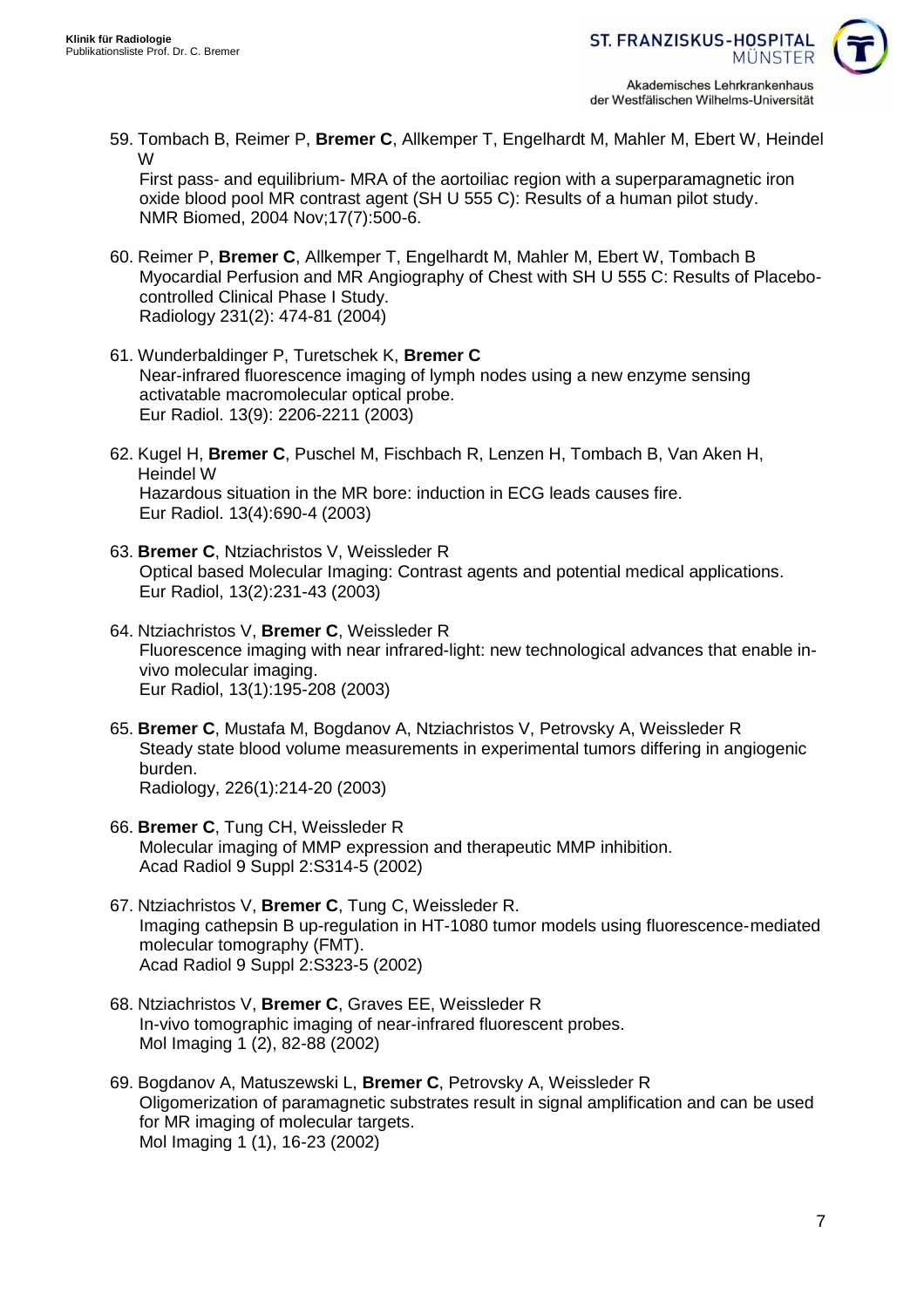

- 70. Ntziachristos V, Tung C-H, **Bremer C**, Weissleder R Fluorescence-mediated tomography resolves protease activity in vivo. Nature Medicine 8 (7), 757-60 (2002)
- 71. Marten K, **Bremer C**, Khazaie K, Tung C-H, Weissleder R Detection of dysplastic intestinal adenomas using enzyme sensing molecular beacons. Gastroenterology 122 (2), 406-14 (2002)
- 72. Wunderbaldinger P, **Bremer C**, Schellenberger E, Cejna M, Turetschek K, Kainberger Imaging features of iliopsoas bursitis. Eur Radiol 12 (2), 409-15 (2002)
- 73. Tombach B, **Bremer C**, Reimer, Kisters K, Schaefer RM, Geens, W, Heindel W Using highly concentrated gadobutrol as an MR contrast agent in patients also requiring hemodialysis: safety and dialysability. Am J Roentgenol 178 (1), 105-9 (2002)
- 74. Wunderbaldinger P, Josephson L, **Bremer C**, Moore A, Weissleder R Detection of lymph node micrometastases by LCDIO enhanced MR imaging. Magnetic Resonance in Medicine 47 (2), 292-7 (2002)
- 75. Allkemper T, **Bremer C**, Matuszewski L, Ebert W, Reimer P Contrast-enhanced blood pool MRA with optimized iron oxides: Effect of size, relaxivity, and dose on vascular contrast enhancement. Radiology 223 (2), 432-8 (2002)
- 76. **Bremer C**, Kreft G. Filler T, Reimer P Accuracy of non-enhanced MRI to monitor histological lesion size during laser-induced interstitial thermotherapy. Eur Radiol 12 (1), 237-44 (2002)
- 77. **Bremer C**, Tung C-H, Bogdanov A, Weissleder R Imaging of differential protease expression in breast cancers for detection of aggressive tumor phenotypes. Radiology 222 (3), 814-8 (2002)
- 78. **Bremer C**, Bredow S, Mahmood U, Weissleder R, Tung CH Optical imaging of Matrix Metalloproteinase-2 activity in tumors: Feasibility study in a mouse model. Radiology 221 (2), 523-9 (2001)
- 79. **Bremer C**, Kreft G, Roggan A, Filler T, Reimer P Ex vivo evaluation of novel miniaturized LITT-applicators for effective small volume tissue ablation. Invest Radiol 36 (6), 32-34 (2001)
- 80. Wunderbaldinger P, **Bremer C**, Matuszewski L, Marten K, Turetschek K, Rand T Efficient radiological assessment of the internal snapping hip syndrome. Eur Radiol 11(9), 1743-7 (2001)
- 81. Tombach B, **Bremer C**, Reimer, Kisters K, Schaefer RM, Geens, W, Heindel W Renal tolerance of a neutral gadolinium chelate (gadobutrol) in patients with chronic renal failure: Results of a randomized study. Radiology 218 (3), 651-7 (2001)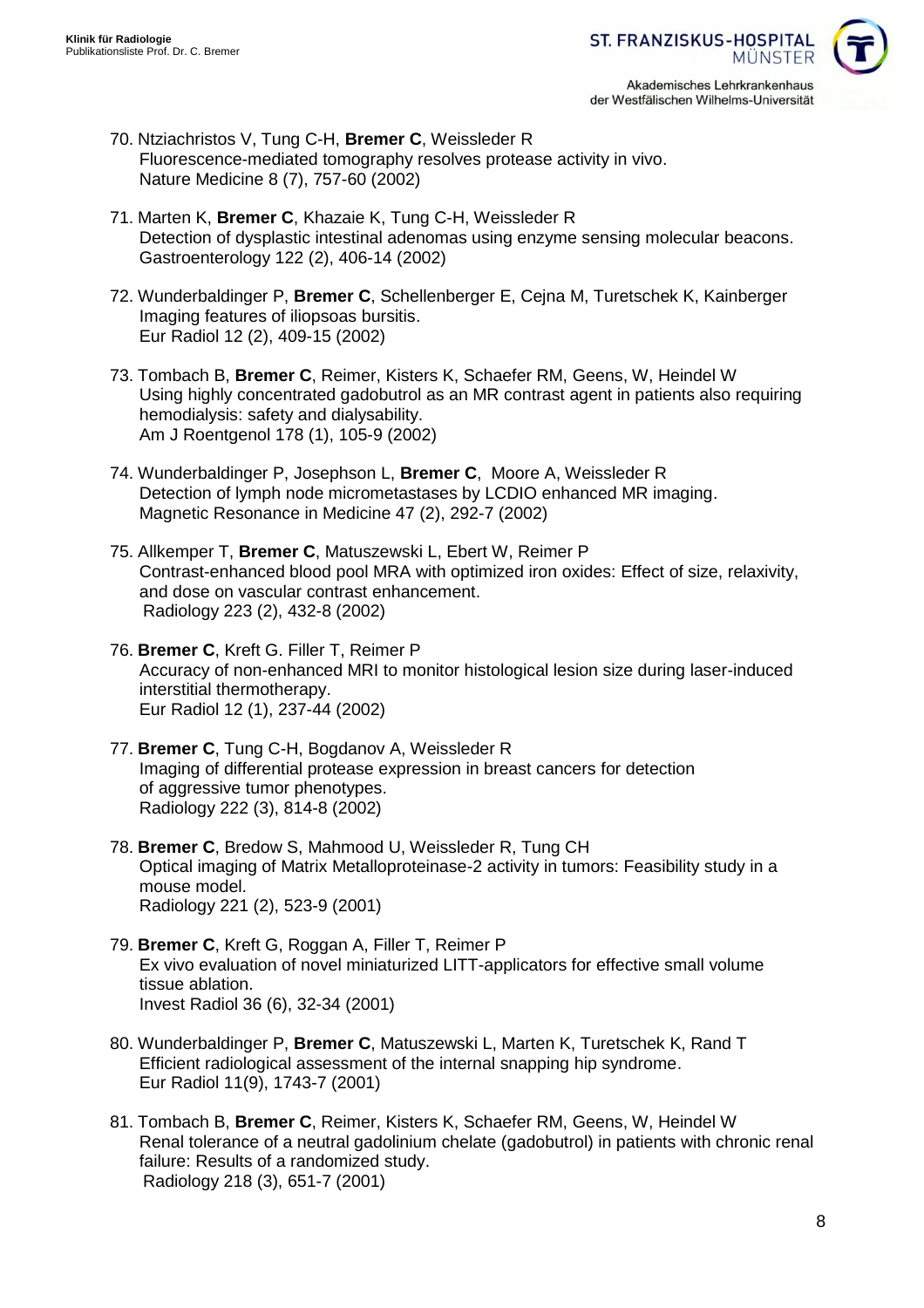- 82. **Bremer C**, Tung C, Weissleder R In vivo molecular target assessment of matrix metalloproteinase inhibition Nature Medicine 7 (6), 743-48 (2001)
- 83. Filler T, **Bremer C**, Peuker E, Bankert J, Kreft G, Reimer P Hepatomorphologie der Laser-induzierten interstitiellen Thermotherapie. Radiologe 41 (2), 181-186 (2001)
- 84. **Bremer C**, Bogdanov A, Weissleder R Bildgebung von Angiogenese. Radiologe 41 (2), 138-145 (2001)
- 85. **Bremer C**, Ntziachristos V, Mahmood U, Tung C-H, Weissleder R Fortschritte in der optischen Bildgebung. Radiologe 41 (2), 131-137 (2001)
- 86. **Bremer C**, Weissleder R *In vivo* imaging of gene expression: MR and optical technologies. Acad Radiol 8, 15-23 (2001)
- 87. Tombach B, **Bremer C**, Reimer P, Schaefer RM, Ebert W, Geens V, Heindel W Pharmacokinetics of 1M gadobutrol in patients with chronic renal failure . Invest Radiol 35 (1), 35-40 (2000)
- 88. Tombach B, Reimer P, Prumer B, Allkemper T, **Bremer C**, Muhler A, Heindel W Does a higher concentration of gadolinium chelates improve first-pass cardiac signal changes? JMRI 10 (5), 806-12 (1999)
- 89. **Bremer C**, Allkemper T, Bärmig J, Reimer P RES-specific imaging of the liver and spleen with iron oxide particles designed for blood pool MR-angiography. JMRI 10 (3), 461-7 (1999)
- 90. Franzius C, Sciuk J, **Bremer C**, Kempkes M, Schober O Determinaton of extent and activity in Erdheim-Chester disease. Clin Nucl Med 24 (4), 252-55 (1999)
- 91. Cullen P, Söffker J, Höpfl M, **Bremer C**, Schlaghecken R, Mehrens T, Assmann G, Schäfer RM. Hypochromic red cells and reticulocyte haemglobin content as markers of irondeficient erythropoiesis in patients undergoing chronic haemodialysis. Nephrol Dial Transplant 14 (3), 659-65 (1999)
- 92. Reimer P, **Bremer C**, Horch C, Morgenroth C, Allkemper T, Schuierer G MR-Monitored LITT as a palliative concept in patients with high grade gliomas: Preliminary clinical experience. JMRI 8, 240-244 (1998)
- 93. **Bremer C**, Allkemper Th, Menzel J, Sulkowski U, Rummeny E, Reimer P Preliminary clinical experience with laser-induced interstitial thermotherapy in patients with hepatocellular carcinoma. JMRI 8, 235-239 (1998)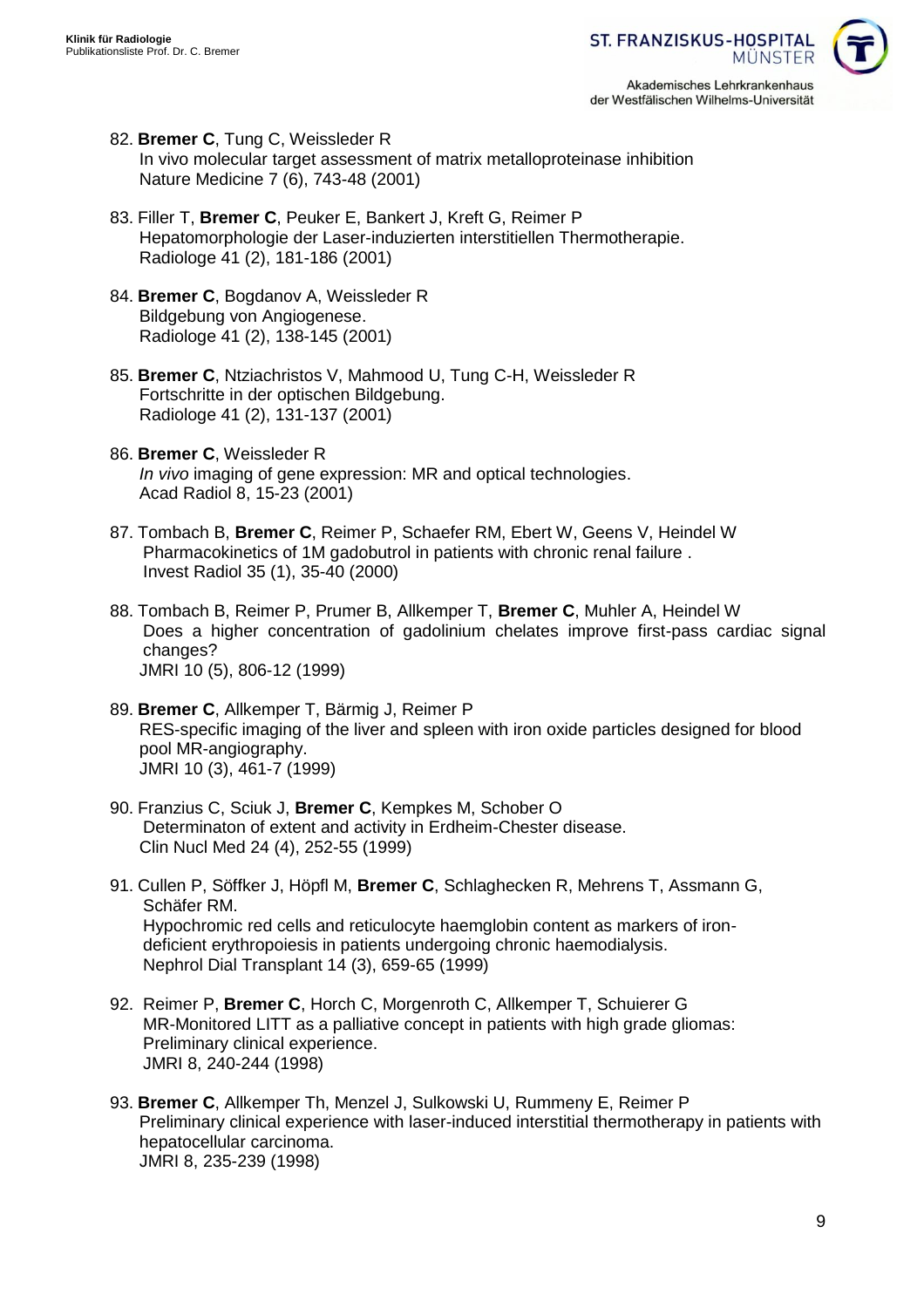

- 94. Kribben A, **Bremer C**, Fritschka E, Koeppen S, Ahrens O, Philipp T Ambulatory infusion of noradrenaline for long-term treatment of Shy-Drager syndrome. Kidney Blood Press Res 21 (1), 70-3 (1998)
- 95. **Bremer C**, Schaefer R M Heterozygosity for factor V Leiden in a haemodialysis patient with recurrent shunt thrombosis. Nephrol Dial Transplant 12 (8), 1775-1776 (1997)
- 96. Reimer P, Allkemper T, **Bremer C**, Rummeny E J, Spiegel H U, Balzer T, Peters P E Assessment of reperfusion injury by means of MR contrast agents in rat liver. JMRI 7, 490-494 (1997)
- 97. Spiegel H U, Oldhafer K, Lang W, Schüttler W, **Bremer C**, Pichlmayr R Beneficial effect of PAF antagonist WEB 2170 on reperfusion injury after orthotopic liver transplantation. Transplant Proc 27 (5), 2849-2851 (1995)
- 98. **Bremer C**, Allkemper T, Reimer P, Rummeny E J, Spiegel H U, Peters P Contrast enhanced MRI with intracellular contrast agents – A new way of monitoring hepatic reperfusion injury? Transplant Proc 27 (5), 2884-2885 (1995)
- 99. Spiegel H U, **Bremer C**, Boin C Reduction of hepatic reperfusion injury by indomethacin mediated vasoconstriction: A rat model with temporary splenocaval shunt. J Invest Surg. 8, 363-369 (1995)
- 100.Bremer C, Bradford B U, Hunt K J, Knecht K T, Connor H D, Mason R P, Thurman R G Role of Kupffer cells in the pathogenesis of hepatic reperfusion injury. Am J Physiol 267 (30), G630 - G636 (1994)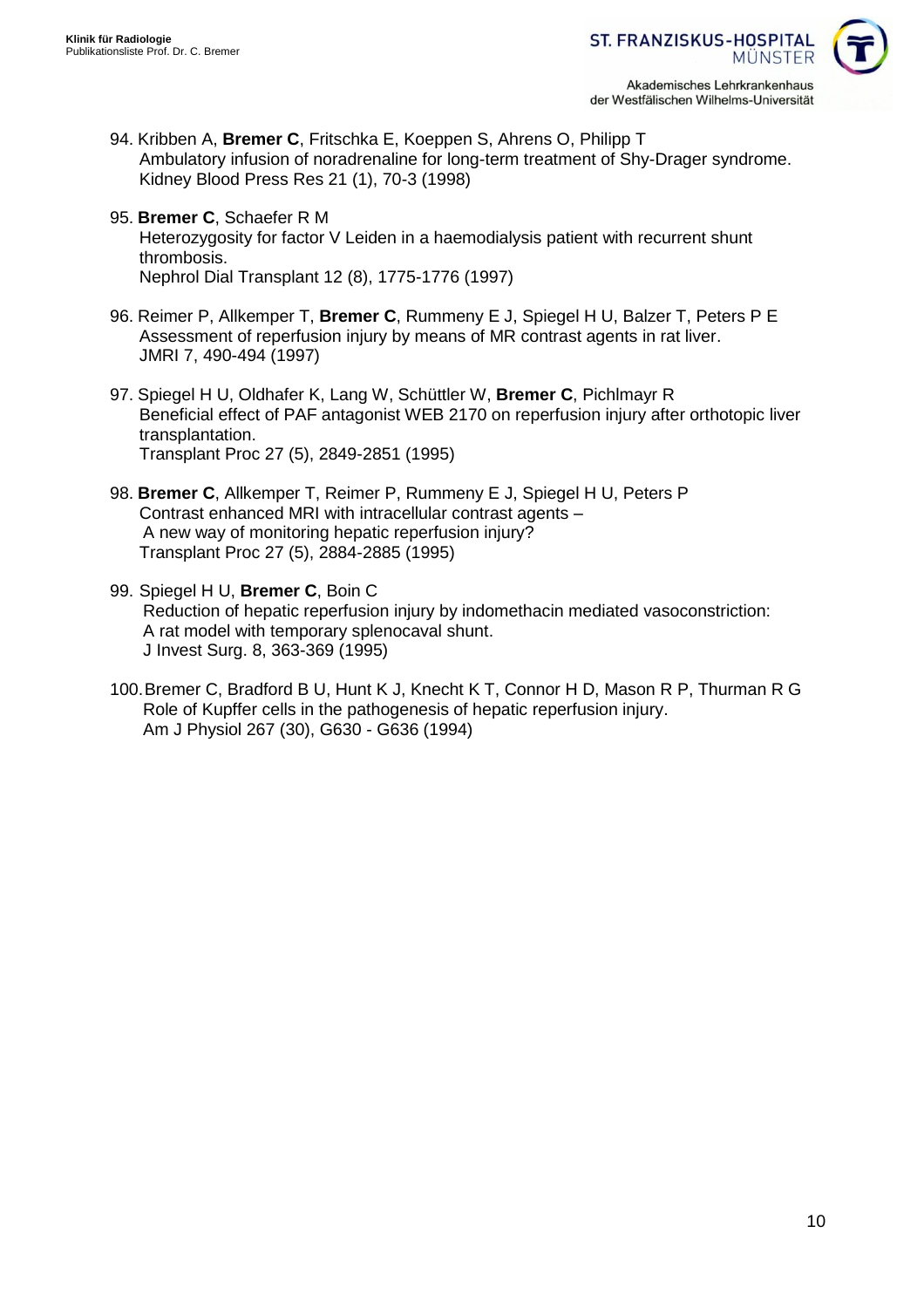der Westfälischen Wilhelms-Universität



### **Buchbeiträge**

- 1. **Bremer C** Molecular targets, Reporter systems, Molecular probes, optical probes In: Baert A L Encyclopedic Reference of Imaging, Springer Verlag, (2009)
- 2. **Bremer C**, Schäfers M **Targets** In: Bombardieri E, Buscombe J, Lucignani G, Schober O Advances in Nuclear Oncology, (2009)
- 3. Wall A, **Bremer C** Optical imaging techniques for breast cancer In: Hyat MA Cancer imaging – lung and breast cancer Elsevier Verlag, Amsterdam (2008)
- 4. Wunder A, Kloh J, **Bremer C**

Molekulare Bildgebung mit optischen Methoden – Möglichkeiten und Grenzen In: W. Niederlag (Dresden), H. U. Lemke (Berlin), W. Semmler (Heidelberg), **C. Bremer** (Münster). Molecular Imaging – Innovationen und Visionen in der medizinischen Bildgebung**.** Health Academy, Dresden (2006)

#### 5. **Bremer C**

Imaging of proteases for tumor detection and differentiation In: Bogdanov A, Licha K. Ernst Schering Res Found Workshop 49: Molecular Imaging, an essential tool inpreclinical research, diagnostic imaging and therapy. Springer Verlag, Heidelberg (2005)

6. Tombach B, Buerke B, Persigehl T, **Bremer C** Kontrastmittel In: Brambs HJ: Radiologie update ,04. MPM Verlag, Pohlheim (2004)

### 7. **Bremer C**, Weissleder R

The role of nuclear medicine in relation to alternative modalities. In: Feinendegen LE, Shreeve WW, Bahk YW, Wagner Jr HN: Molecular Nuclear Medicine. The Challenge of genomics and proteomics to clinical practice. Springer Verlag, Heidelberg (2003)

- 8. **Bremer C**, Weissleder R In Vivo Optical Imaging. In: Lorkowski S, Cullen P: Analyzing Gene Expression Wiley-VHC Verlag, Weinheim (2002)
- 9. **Bremer C**, Weissleder R Magnetic Resonance Imaging at the mRNA and Protein Level. In: Lorkowski S, Cullen P: Analyzing Gene Expression Wiley-VHC Verlag, Weinheim (2002)

#### 10**. Bremer C**

Abdomen - MR-gesteuerte Interventionen In: Rummeny E, Reimer P, Heindel W: Ganzkörper MRT**.** Thieme Verlag, Heidelberg (2002)